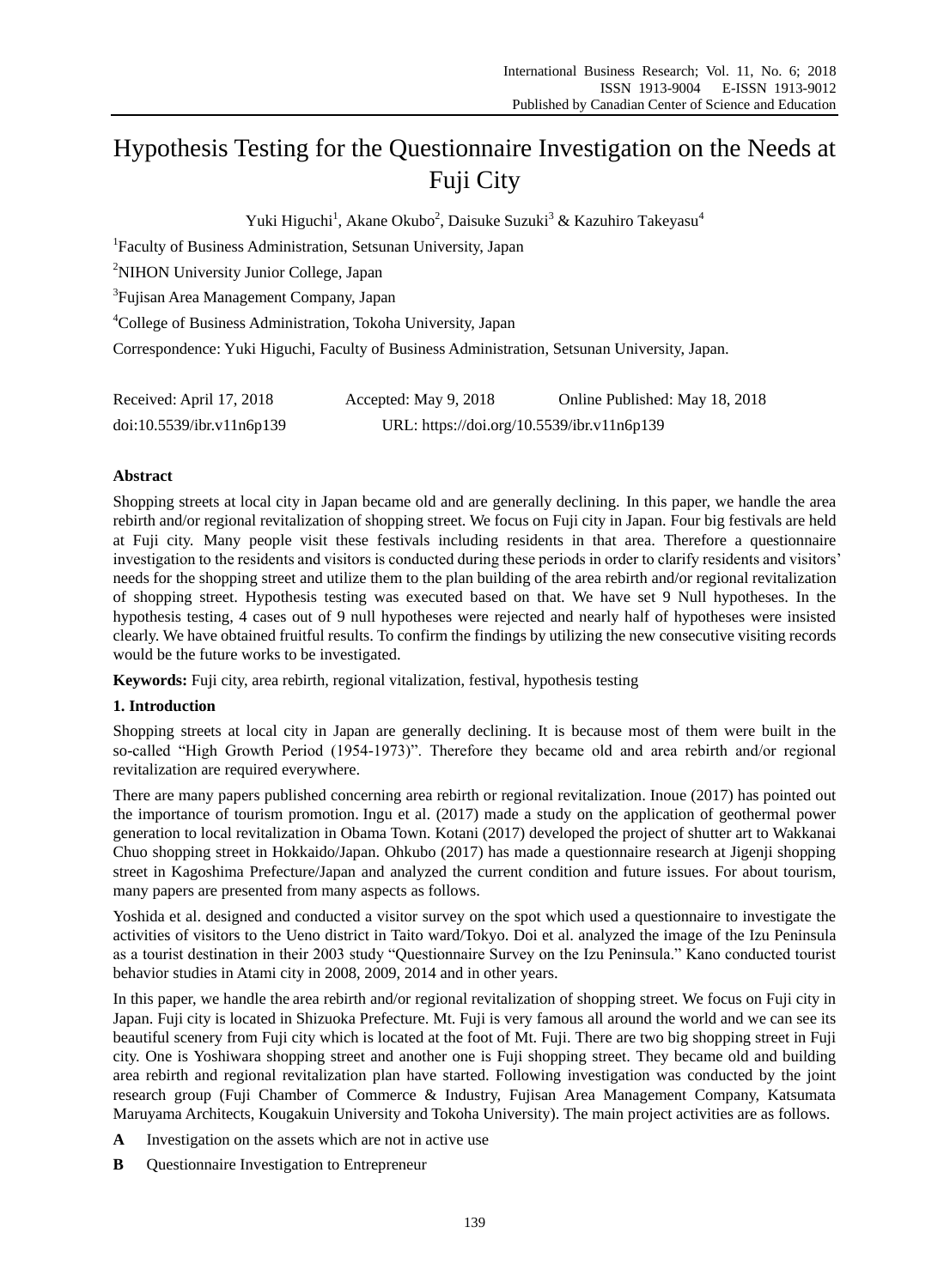**C** Questionnaire Investigation to the residents and visitors

After that, area rebirth and regional revitalization plan were built.

In this paper, we handle above stated C. Four big festivals are held at Fuji city. Two big festivals are held at Yoshiwara district(Yoshiwara shopping street) and two big festivals at Fuji district(Fuji shopping street). At Yoshiwara district, Yoshiwara Gion Festival is carried out during June and Yoshiwara Shukuba (post-town) Festival is held during October. On the other hand, Kinoene Summer Festival is conducted during August and Kinoene Autumn Festival is performed during October at Fuji district. Many people visit these festivals including residents in that area.

Therefore questionnaire investigation of C is conducted during these periods. Finally, we have obtained 982 sheets (Yoshiwara district: 448, Fuji district: 534). Basic statistical analysis and Hypothesis testing analysis are executed based on that.

In this paper, a questionnaire investigation is executed in order to clarify residents and visitors' needs for the shopping street and utilize them to the plan building of the area rebirth and/or regional revitalization of shopping street. Hypothesis testing was executed based on that. We have set 9 Null hypotheses. Some interesting and instructive results are obtained.

The rest of the paper is organized as follows. Outline of questionnaire investigation is stated in section 2. In section 3, Hypothesis testing is executed which is followed by the Remarks is stated in section 4.

#### **2. Outline and the Basic Statistical Results of the Questionnaire Research**

#### *2.1 Outline of the Questionnaire Research*

A questionnaire investigation to the residents and visitors is conducted during these periods in order to clarify residents and visitors' needs for the shopping street, and utilize them to the plan building of the area rebirth and/or regional revitalization of shopping street. The outline of questionnaire research is as follows. Questionnaire sheet is attached in Appendix.

1) Scope of investigation: Residents and visitors who have visited four big festivals at Fuji city in Shizuoka Prefecture, Japan

2) Period: Yoshiwara Gion Festival: June 11,12/2016 Yoshiwara Shukuba (post-town) Festival: October 9/2016 Kinoene Summer Festival: August 6,7/2016 Kinoene Autumn Festival: October 15,16/2016

3) Method: Local site, Dispatch sheet, Self-writing

4) Collection: Number of distribution 1400, Number of collection 982(collection rate 70.1%), Valid answer 982

*2.2 Basic Statistical Results*

Now, we show the main summary results by single variable.

2.2.1 Characteristics of Answers

(1) Sex (Q7)

Male 48.9%, Female 51.1%

These are exhibited in Figure 1.



Figure 1. Sex (Q7)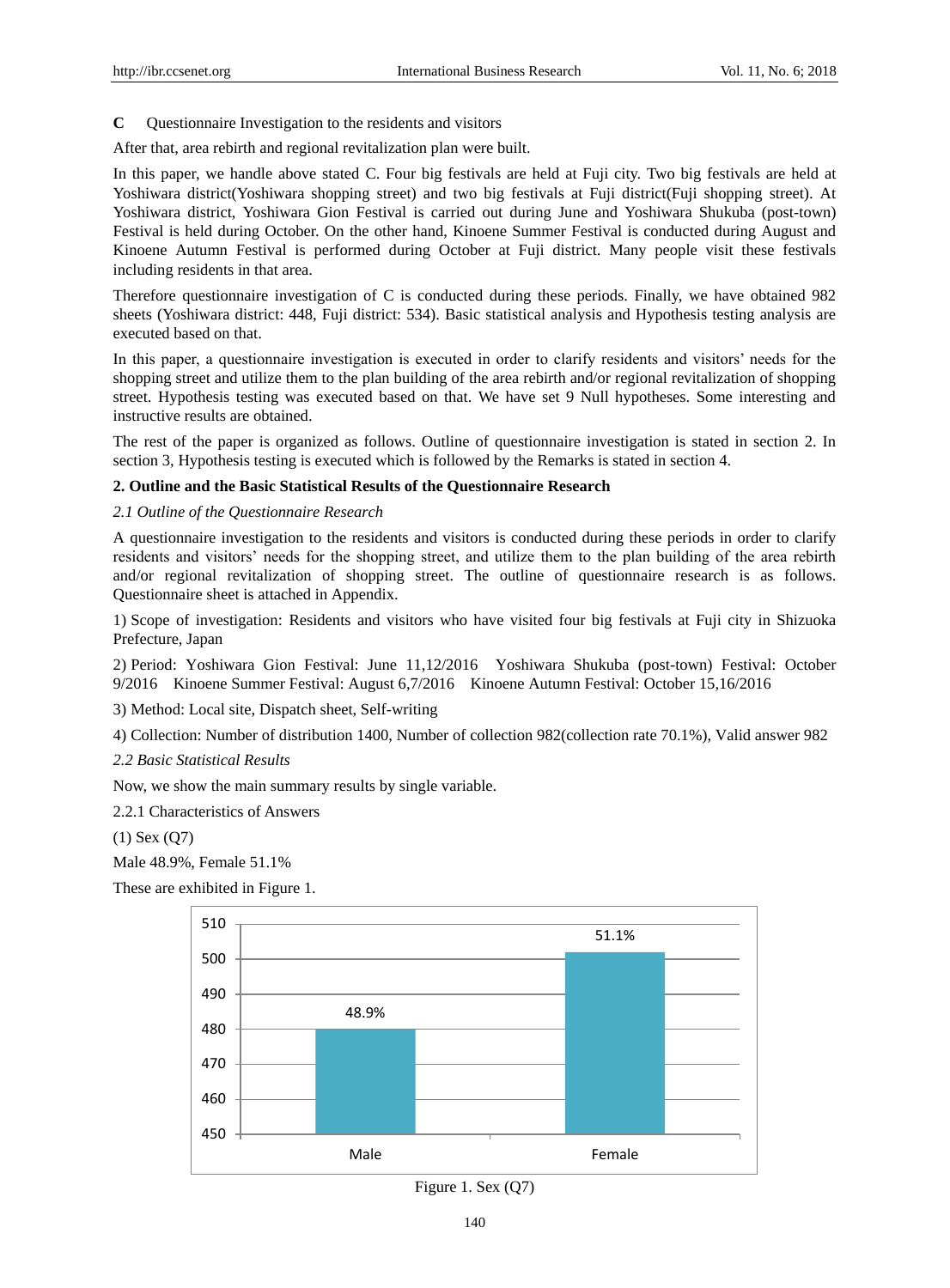## (2) Age (Q8)

 $10^{th}$  16.2%,  $20^{th}$  14.8%,  $30^{th}$  22.4%,  $40^{th}$  17.4%,  $50^{th}$  11.6%,  $60^{th}$  10.5%, More than 70 7.1% These are exhibited in Figure 2.



Figure 2. Age (Q8)

## (3) Residence (Q9)

a. Fuji city 56.4%, b. Fujinomiya city 18.0%, c. Numazu city 7.2%, d. Mishima city 2.3%, e. Shizuoka city 4.2%, F. Else (in Shizuoka Prefecture) 5.1%, g. Outside of Shizuoka Prefecture 6.9%

These are exhibited in Figure 3.



Figure 3. Residence (Q9)

2.1.2 Summary Results for the Items Used in Hypothesis Testing

(1) How often do you come to this shopping street? (Q1)

Everyday 17.4%, More than 1 time a week 16.5%, More than 1 time a month 25.8%, More than 1 time a year 31.6%, First time 4%, Not filled in 4.8%

These are exhibited in Figure 4.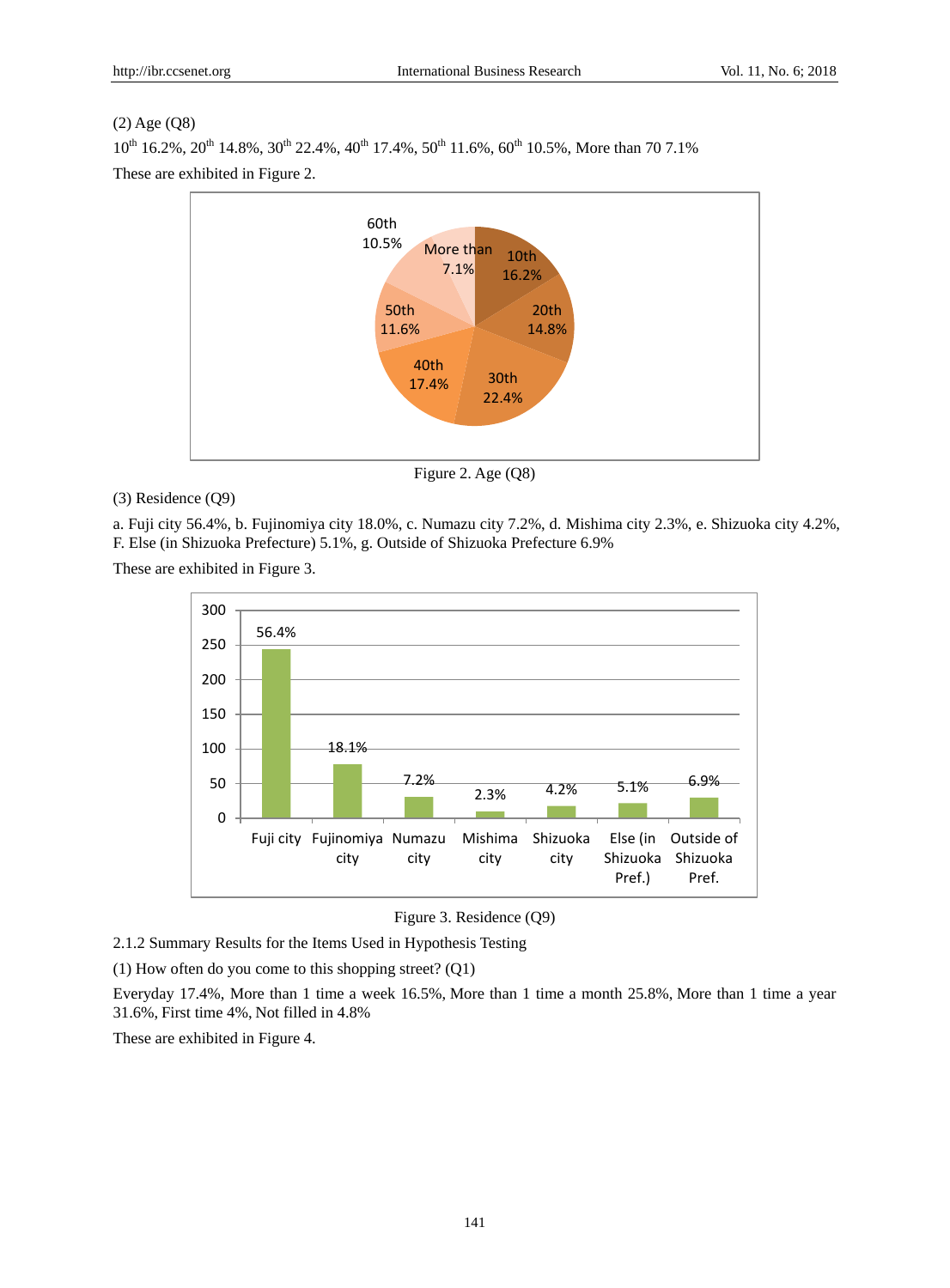

Figure 4. How often do you come to this shopping street? (Q1)

(2) What is the purpose of visiting here? (Q2)

Shopping 18.8%, Eating and drinking 13.4%, Business 7.4%, Celebration, event 40.2%, Leisure, amusement 4.0%, miscellaneous 16.1%

These are exhibited in Figure 5.



Figure 5. What is the purpose of visiting here? (Q2)

(3) How do you feel about the image of the surrounding area at this shopping street? (Q3)

Beautiful 51.5%, Ugly 48.5%, Of the united feeling there is 45.6%, Scattered 54.4%, Varied 39.2%, Featureless 60.8%, New 32.4%, Historic 67.6%, Full of nature 54.5%, Urban 45.5%, Cheerful 46.5%, Gloomy 53.5%, Individualistic 44.0%, Conventional 56.0%, Friendly 59.5%, Unfriendly 40.5%, Healed 53.7%, Stimulated 46.3%, Open 46.2%, exclusive 53.8%, Want to reside 44.3%, Do not want to reside 55.7%, Warm 58.5%, Aloof 41.5%, Fascinating 45.5%, Not fascinating 54.5%, Want to play 47.4%, Want to examine deliberately 52.6%, Lively 38.4%, Calm 61.6%, Atmosphere of urban 29.1%, Atmosphere of rural area 70.9%

These are exhibited in Figure 6.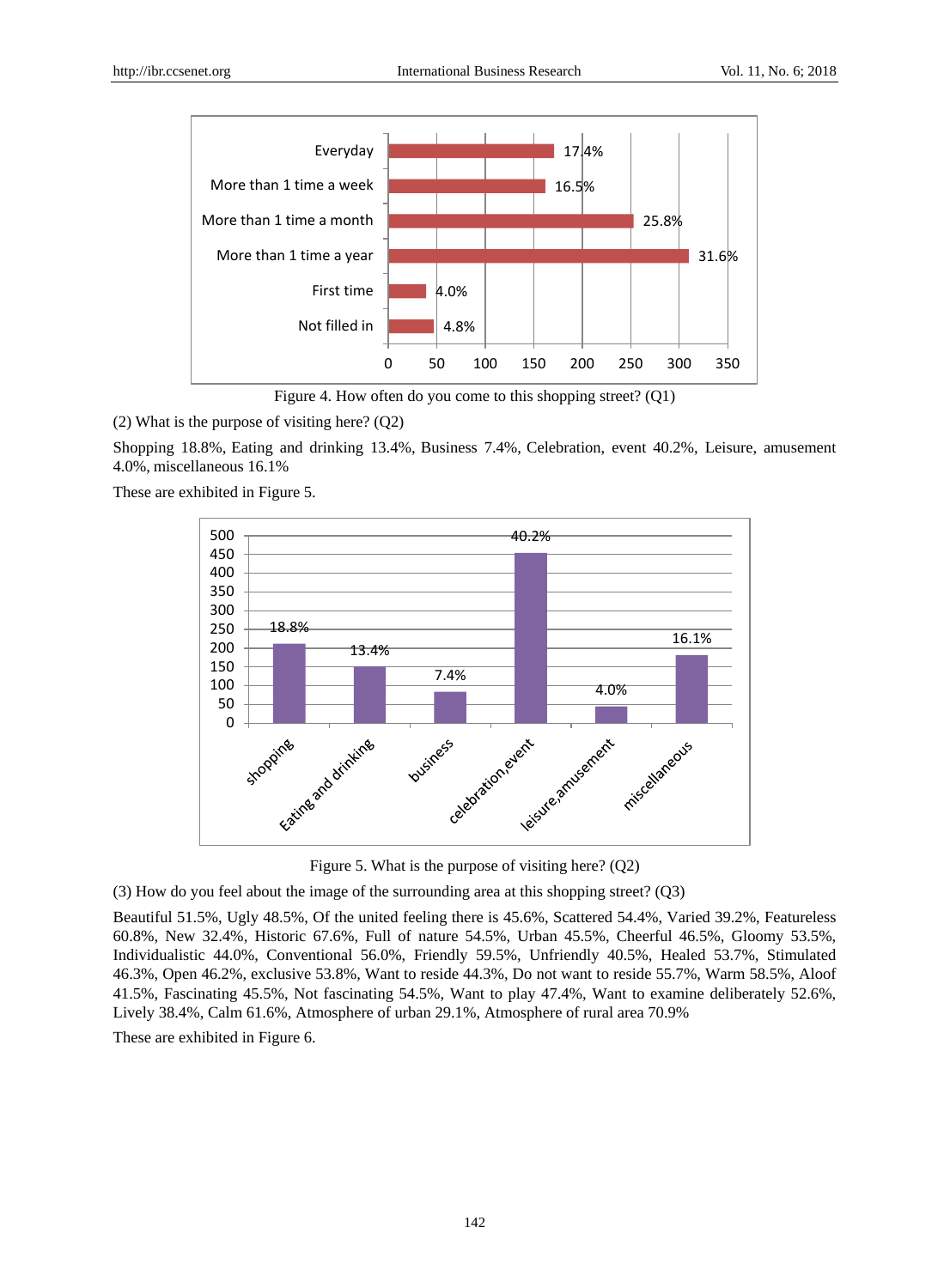

Figure 6. How do you feel about the image of the surrounding area at this shopping street? (Q3)

(4) There are many old building at the age of nearly 50 years. Do you think we can still use them? (Q4)

(We explain it a little more bit. As there often arises earthquake in Japan, many buildings are re-built after 50 years they have been built. But some of them can still be useful with some repairs. That is why this question is executed.)

Can use it 44.1%, Cannot use it 31.4%, Have no idea 24.5%

These are exhibited in Figure 7.

![](_page_4_Figure_9.jpeg)

Figure 7. There are many old building at the age of nearly 50 years. Do you think we can still use them? (Q4)

# **3. Hypothesis Testing**

Hereinafter we make hypothesis testing based upon the questionnaire investigation data.

# *3.1 Setting Hypothesis*

We set the following 9 themes before setting Null Hypothesis.

A-1) Those who come frequently (every day) think that old buildings cannot be used.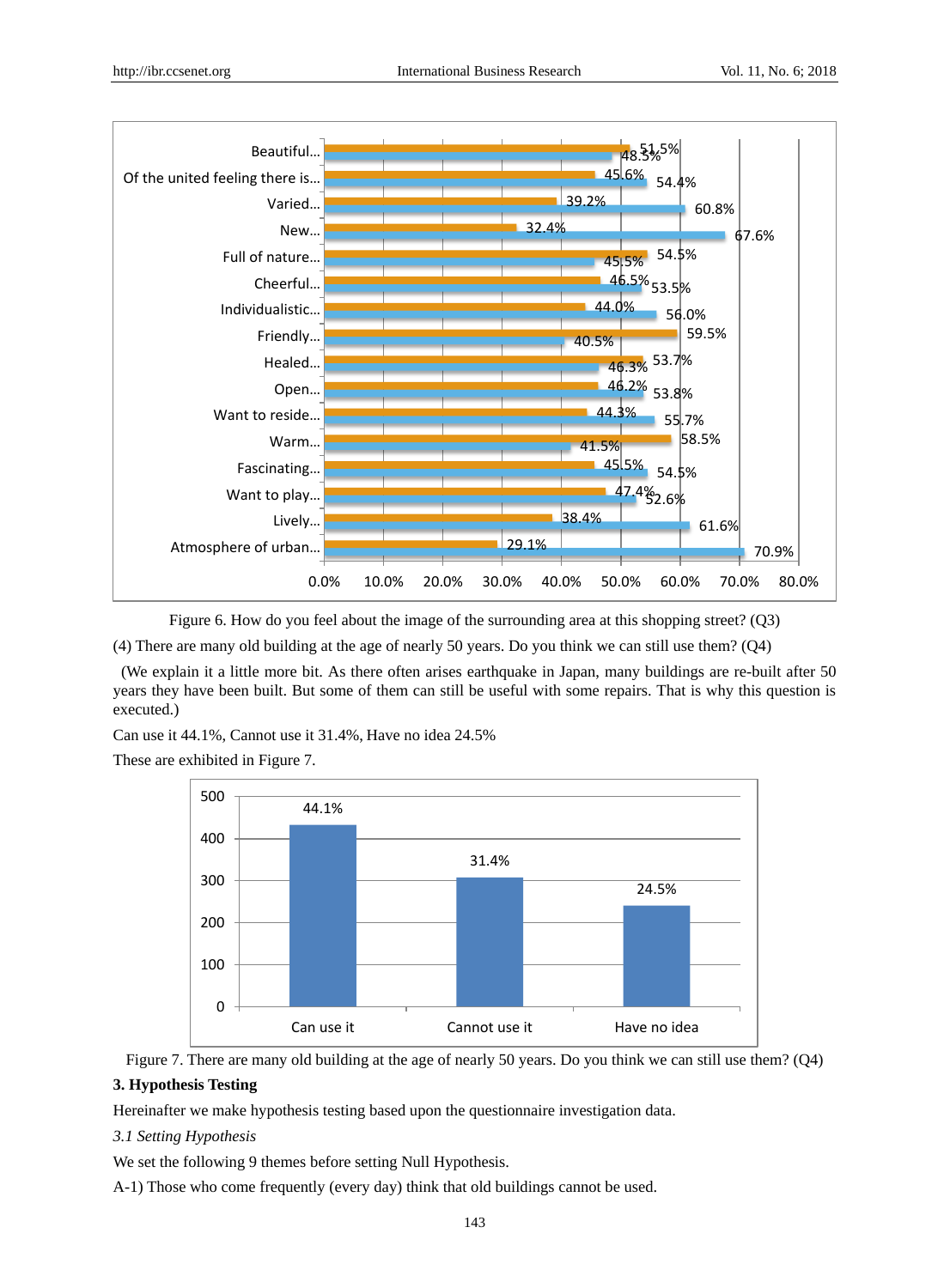A-2) Those who do not come so often (once a year) think that old buildings cannot be used.

A-3) Those who are at the age of less than 40 think that old buildings can be used.

A-4) Men think that old buildings cannot be used.

A-5) Those who answered that old buildings can be used think that they want to reside.

A-6) Those who answered that the image of the street is lively think that they want to reside.

A-7) Those who came from far away (Miscellaneous in Shizuoka Prefecture, Outside of Shizuoka Prefecture) think that they cannot judge whether old buildings can be used or not.

A-8) Those who answered that the purpose of visiting the shopping street is eating and drinking are male in majority.

A-9) Those who live in Fuji city have the purpose of eating and drinking while visiting the shopping street.

Now, we set the following 9 Null hypotheses.

B-1) There is not so much difference whether "those who come frequently (every day) think that old buildings cannot be used" or not.

B-2) There is not so much difference whether "those who do not come so often (once a year) think that old buildings cannot be used" or not.

B-3) There is not so much difference whether "those who are at the age of less than 40 think that old buildings can be used" or not.

B-4) There is not so much difference whether "men think that old buildings cannot be used" or not.

B-5) There is not so much difference whether "those who answered that old buildings can be used think that they want to reside" or not.

B-6) There is not so much difference whether "those who answered that the image of the street is lively think that they want to reside" or not.

B-7) There is not so much difference whether "those who came from far away ( Miscellaneous in Shizuoka Prefecture, Outside of Shizuoka Prefecture) think that they cannot judge whether old buildings can be used or not" or not.

B-8) There is not so much difference whether "t hose who answered that the purpose of visiting the shopping street is eating and drinking are male in majority" or not.

B-9) There is not so much difference whether "those who live in Fuji city have the purpose of eating and drinking while visiting the shopping street" or not.

#### *3.2 Hypothesis Testing*

 $x^2$  hypothesis testing is executed in order to clarify tourists' behavior.  $x^2$  hypothesis testing is to clarify the difference between the expected value and the observed data, which is shown in Eq.(1).

$$
x^2 = \sum_{i=1}^n \frac{(O_i - E_i)^2}{E_i} \tag{1}
$$

Where  $O_i$  is an observed data and  $E_i$  is an expected value. The results of statistical hypothesis testing are as follows.

Null Hypothesis B-1) There is not so much difference whether "those who come frequently (every day) think that old buildings cannot be used" or not.

Summary table concerning Null Hypothesis B-1**)** is exhibited in Table 1.

Table 1. Summary table for Null Hypothesis B-1**)**

Q1: How often do you come to this shopping street? : Everyday

Q4: There are many old building at the age of nearly 50 years. Do you think we can still use them?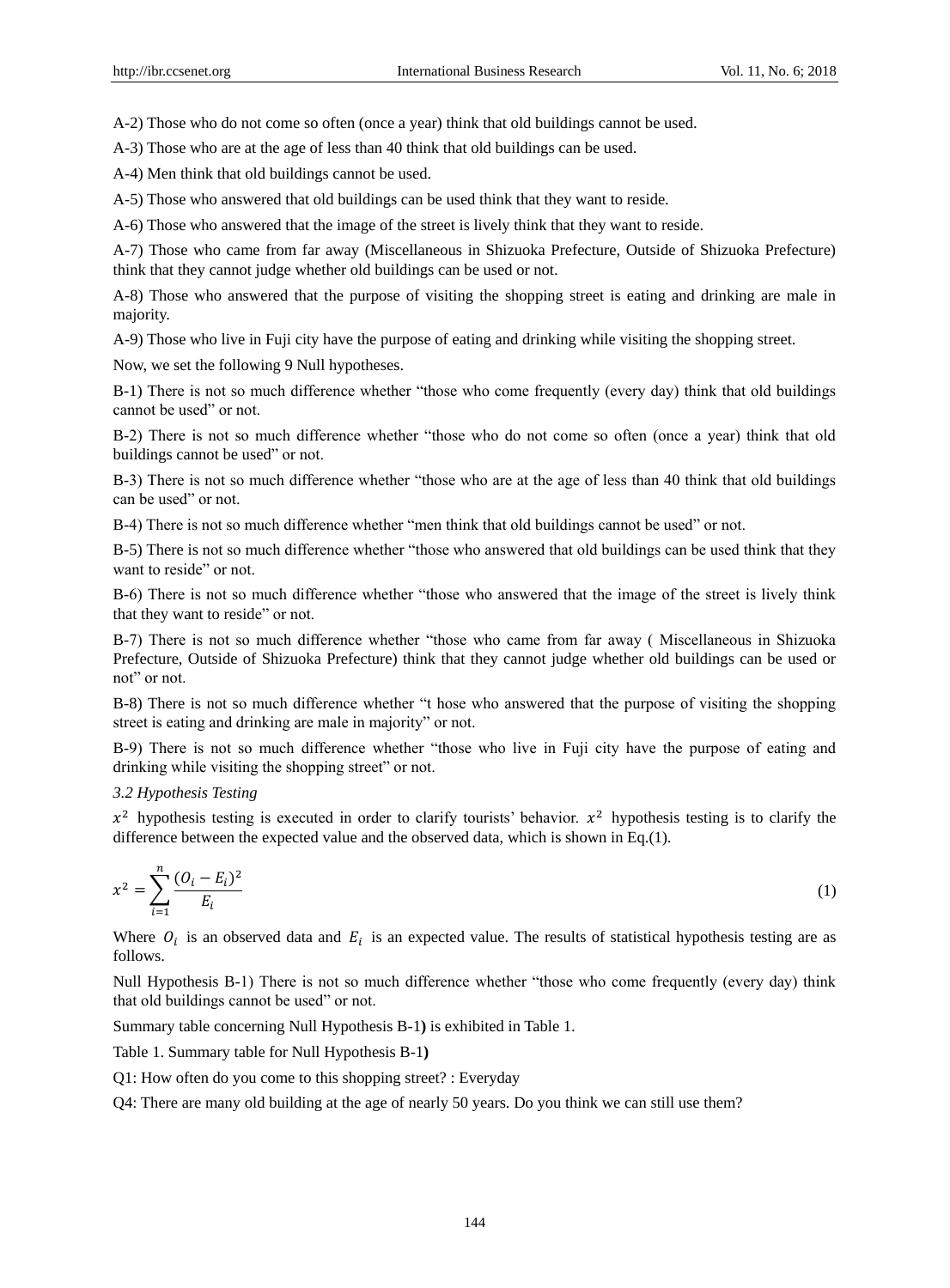|                | Q4        |            |                          |        |  |
|----------------|-----------|------------|--------------------------|--------|--|
|                |           |            | Cannot use it $\ell$     |        |  |
| Q1             |           | Can use it | Have no idea             | Total  |  |
| Everyday       | Frequency | 79         | 92                       | 171    |  |
|                | $\%$      | 46.20      | 53.80                    | 100.00 |  |
| Less than that | Frequency | 332        | 432                      | 764    |  |
|                | $\%$      | 43.46      | 56.54                    | 100.00 |  |
| Total          | Frequency | 411        | 524                      | 935    |  |
|                | %         | 43.96      | 56.04                    | 100.00 |  |
|                |           |            | significance probability | 0.514  |  |

The null hypothesis is not rejected. It can be said that there is not so much difference whether "those who come frequently (every day) think that old buildings cannot be used" or not.

Null Hypothesis B-2): There is not so much difference whether "those who do not come so often (once a year) think that old buildings cannot be used" or not.

Summary table concerning Null Hypothesis B-2) is exhibited in Table 2.

Table 2. Summary table for Null Hypothesis B-2)

Q1: How often do you come to this shopping street? : 1 time a year

Q4: There are many old building at the age of nearly 50 years. Do you think we can still use them?

|                | Q4        |            |                      |                                   |  |
|----------------|-----------|------------|----------------------|-----------------------------------|--|
|                |           |            | Cannot use it $\ell$ |                                   |  |
| Q1             |           | Can use it | Have no idea         | Total                             |  |
|                | Frequency | 130        | 180                  | 310                               |  |
| 1 time a year  | %         | 41.94      | 58.06                | 100.00                            |  |
| More than that | Frequency | 281        | 344                  | 625                               |  |
|                | $\%$      | 44.96      | 55.04                | 100.00                            |  |
| Total          | Frequency | 411        | 524                  | 935                               |  |
|                | %         | 43.96      | 56.04                | 100.00                            |  |
|                |           |            |                      | 0.380<br>significance probability |  |

The null hypothesis is not rejected. It can be said that there is not so much difference whether "those who do not come so often (once a year) think that old buildings cannot be used" or not.

Null Hypothesis B-3) There is not so much difference whether "those who are at the age of less than 40 think that old buildings can be used" or not.

Summary table concerning Null Hypothesis B-3) is exhibited in Table 3.

Table 3. Summary table for Null Hypothesis B-3)

Q8: Age

Q4: There are many old building at the age of nearly 50 years. Do you think we can still use them?

| Cannot use it $\ell$<br>Q8<br>Have no idea<br>Total<br>Can use it<br>309<br>386<br>Frequency<br>Less than 40th<br>44.46<br>$\%$<br>55.54<br>124<br>163<br>Frequency<br>More than 50th<br>43.21<br>56.79<br>$\%$<br>433<br>549<br>Frequency |       | Q4 |  |  |        |  |
|--------------------------------------------------------------------------------------------------------------------------------------------------------------------------------------------------------------------------------------------|-------|----|--|--|--------|--|
|                                                                                                                                                                                                                                            |       |    |  |  |        |  |
|                                                                                                                                                                                                                                            |       |    |  |  |        |  |
|                                                                                                                                                                                                                                            |       |    |  |  | 695    |  |
|                                                                                                                                                                                                                                            |       |    |  |  | 100.00 |  |
|                                                                                                                                                                                                                                            |       |    |  |  | 287    |  |
|                                                                                                                                                                                                                                            |       |    |  |  | 100.00 |  |
|                                                                                                                                                                                                                                            | Total |    |  |  | 982    |  |
| 44.09<br>55.91<br>$\%$                                                                                                                                                                                                                     |       |    |  |  | 100.00 |  |

significance probability 0.719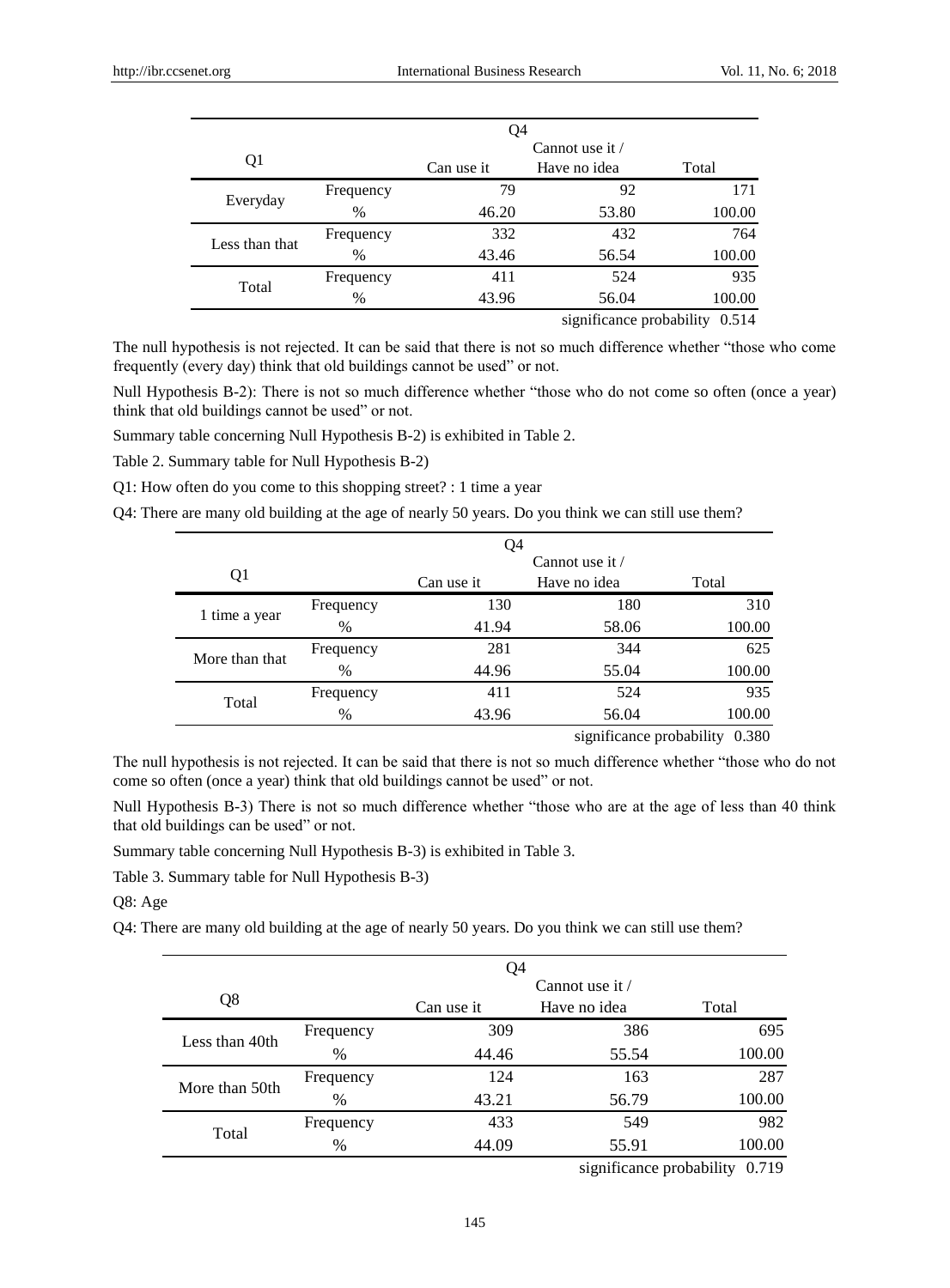The null hypothesis is not rejected. It can be said that there is not so much difference whether "those who are at the age of less than 40 think that old buildings can be used" or not.

Null Hypothesis B-4) There is not so much difference whether "men think that old buildings cannot be used" or not.

Summary table concerning Null Hypothesis B-4) is exhibited in Table 4.

Table 4. Summary table for Null Hypothesis B-4)

Q7: Sex

Q4: There are many old building at the age of nearly 50 years. Do you think we can still use them?

|        |           | Q4         |               |              |                                      |  |
|--------|-----------|------------|---------------|--------------|--------------------------------------|--|
| ገ7     |           | Can use it | Cannot use it | Have no idea | Total                                |  |
| Male   | Frequency | 212        | 168           | 100          | 480                                  |  |
|        | $\%$      | 44.17      | 35.00         | 20.83        | 100.00                               |  |
| Female | Frequency | 221        | 140           | 141          | 502                                  |  |
|        | $\%$      | 44.02      | 27.89         | 28.09        | 100.00                               |  |
| Total  | Frequency | 433        | 308           | 241          | 982                                  |  |
|        | %         | 44.09      | 31.36         | 24.54        | 100.00                               |  |
|        |           |            |               |              | $\sin 6$ agus an malachility $0.010$ |  |

significance probability 0.010

The null hypothesis is rejected with 1% significance level. It can be said that men think that old buildings cannot be used.

Null Hypothesis B-5) There is not so much difference whether "those who answered that old buildings can be used think that they want to reside" or not.

Summary table concerning Null Hypothesis B-5) is exhibited in Table 5.

Table 5. Summary table for Null Hypothesis B-5)

Q4: There are many old building at the age of nearly 50 years. Do you think we can still use them?

Q3: How do you feel about the image of the surrounding area at this shopping street? : Want to reside

|                      | Q3: Want to reside |                            |                 |                                   |  |  |
|----------------------|--------------------|----------------------------|-----------------|-----------------------------------|--|--|
| Q4                   |                    | Think so/<br>Not specified | Do not think so | Total                             |  |  |
| Can use it           | Frequency          | 284                        | 149             | 433                               |  |  |
|                      | $\%$               | 65.59                      | 34.41           | 100.00                            |  |  |
| Cannot use it $\ell$ | Frequency          | 309                        | 240             | 549                               |  |  |
| Have no idea         | $\%$               | 56.28                      | 43.72           | 100.00                            |  |  |
| Total                | Frequency          | 593                        | 389             | 982                               |  |  |
|                      | $\%$               | 60.39                      | 39.61           | 100.00                            |  |  |
|                      |                    |                            |                 | 0.003<br>significance probability |  |  |

The null hypothesis is rejected with 1% significance level. It can be said that those who answered that old buildings can be used think that they want to reside.

Null Hypothesis B-6) There is not so much difference whether "those who come frequently (every day) think that old buildings cannot be used" or not.

Summary table concerning Null Hypothesis B-6) is exhibited in Table 6.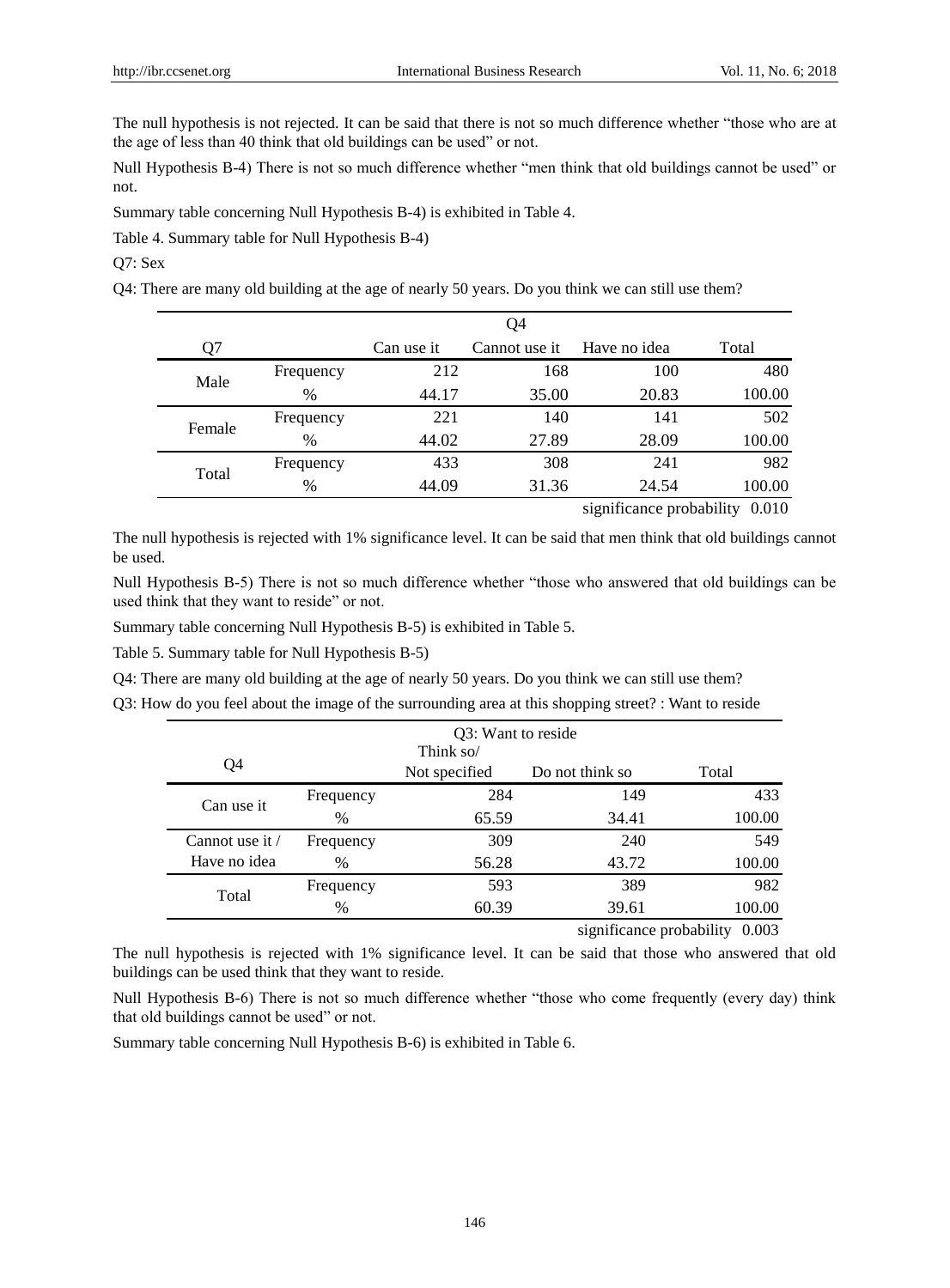## Table 6. Summary table for Null Hypothesis B-6)

|               | Think so/<br>Not specified | Do not think so |                |
|---------------|----------------------------|-----------------|----------------|
|               |                            |                 |                |
|               |                            |                 | Total          |
| Frequency     | 341                        | 127             | 468            |
| $\%$          | 72.86                      | 27.14           | 100.00         |
| Frequency     | 252                        | 262             | 514            |
| $\frac{0}{0}$ | 49.03                      | 50.97           | 100.00         |
| Frequency     | 593                        | 389             | 982            |
| $\%$          | 60.39                      | 39.61           | 100.00         |
|               |                            |                 | $\cdot$ $\sim$ |

Q3: How do you feel about the image of the surrounding area at this shopping street? : Lively

Q3: How do you feel about the image of the surrounding area at this shopping street? : Want to reside

significance probability 0.000

The null hypothesis is rejected with 1% significance level. It can be said that those who answered that the image of the street is lively think that they want to reside.

Null Hypothesis B-7) There is not so much difference whether "those who came from far away (Miscellaneous in Shizuoka Prefecture, Outside of Shizuoka Prefecture) think that they cannot judge whether old buildings can be used or not" or not.

Summary table concerning Null Hypothesis B-7) is exhibited in Table 7.

Table 7. Summary table for Null Hypothesis B-7)

Q9: Residence

Q4: There are many old building at the age of nearly 50 years. Do you think we can still use them?

|                | Q <sub>4</sub> |            |                                  |        |  |
|----------------|----------------|------------|----------------------------------|--------|--|
| Q <sub>9</sub> |                | Can use it | Cannot use $it/$<br>Have no idea | Total  |  |
|                | Frequency      | 411        | 519                              | 930    |  |
| Neighborhood   | %              | 44.19      | 55.81                            | 100.00 |  |
| Far away       | Frequency      | 22         | 30                               | 52     |  |
|                | $\%$           | 42.31      | 57.69                            | 100.00 |  |
|                | Frequency      | 433        | 549                              | 982    |  |
| Total          | $\%$           | 44.09      | 55.91                            | 100.00 |  |
|                |                |            | significance probability         | 0.790  |  |

The null hypothesis is not rejected. It can be said that there is not so much difference whether "those who came from far away (Miscellaneous in Shizuoka Prefecture, Outside of Shizuoka Prefecture) think that they cannot judge whether old buildings can be used or not" or not.

Null Hypothesis B-8) There is not so much difference whether "t hose who answered that the purpose of visiting the shopping street is eating and drinking are male in majority" or not.

Summary table concerning Null Hypothesis B-8) is exhibited in Table 8.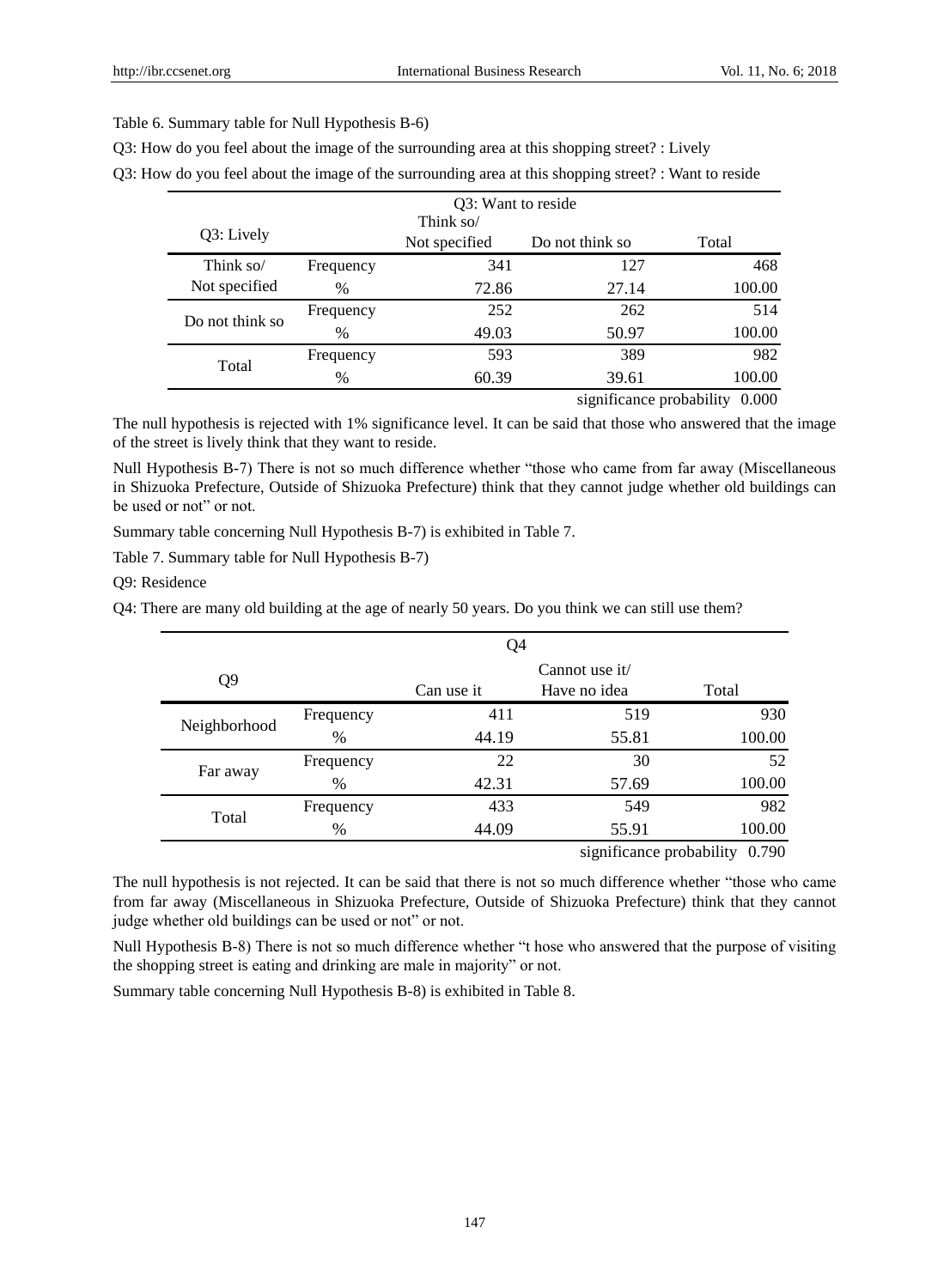## Table 8. Summary table for Null Hypothesis B-8)

## Q7: Sex

Q2: What is the purpose of visiting here? : Eating and drinking

|        | Q2: Eating and drinking |                |       |                                |  |  |
|--------|-------------------------|----------------|-------|--------------------------------|--|--|
| )7     |                         | N <sub>0</sub> | Yes   | Total                          |  |  |
| Male   | Frequency               | 386            | 94    | 480                            |  |  |
|        | $\%$                    | 80.42          | 19.58 | 100.00                         |  |  |
| Female | Frequency               | 445            | 57    | 502                            |  |  |
|        | $\%$                    | 88.65          | 11.35 | 100.00                         |  |  |
| Total  | Frequency               | 831            | 151   | 982                            |  |  |
|        | $\%$                    | 84.62          | 15.38 | 100.00                         |  |  |
|        |                         |                |       | cionificance probability 0.000 |  |  |

significance probability 0.000

The null hypothesis is rejected with 1% significance level. It can be said that those who answered that the purpose of visiting the shopping street is eating and drinking are male in majority.

Null Hypothesis B-9) There is not so much difference whether "those who live in Fuji city have the purpose of eating and drinking while visiting the shopping street" or not.

Summary table concerning Null Hypothesis B-9) is exhibited in Table 9.

Table 9. Summary table for Null Hypothesis B-9)

Q9: Residence

Q2: What is the purpose of visiting here? : Eating and drinking

|           | Q2: Eating and drinking |       |       |        |  |  |
|-----------|-------------------------|-------|-------|--------|--|--|
| Q9        |                         | No    | Yes   | Total  |  |  |
| Fuji city | Frequency               | 664   | 129   | 793    |  |  |
|           | $\%$                    | 83.73 | 16.27 | 100.00 |  |  |
| Else      | Frequency               | 167   | 22    | 189    |  |  |
|           | $\%$                    | 88.36 | 11.64 | 100.00 |  |  |
| Total     | Frequency               | 831   | 151   | 982    |  |  |
|           | %                       | 84.62 | 15.38 | 100.00 |  |  |

significance probability 0.113

The null hypothesis is not rejected. It can be said that there is not so much difference whether "those who live in Fuji city have the purpose of eating and drinking while visiting the shopping street" or not.

## **4. Remarks**

The Results for Hypothesis Testing are as follows. We set the following 7 themes.

A-1) Those who come frequently (every day) think that old buildings cannot be used.

A-2) Those who do not come so often (once a year) think that old buildings cannot be used.

A-3) Those who are at the age of less than 40 think that old buildings can be used.

A-4) Men think that old buildings cannot be used.

A-5) Those who answered that old buildings can be used think that they want to reside.

A-6) Those who answered that the image of the street is lively think that they want to reside.

A-7) Those who came from far away (Miscellaneous in Shizuoka Prefecture, Outside of Shizuoka Prefecture) think that they cannot judge whether old buildings can be used or not.

A-8) Those who answered that the purpose of visiting the shopping street is eating and drinking are male in majority.

A-9) Those who live in Fuji city have the purpose of eating and drinking while visiting the shopping street. 4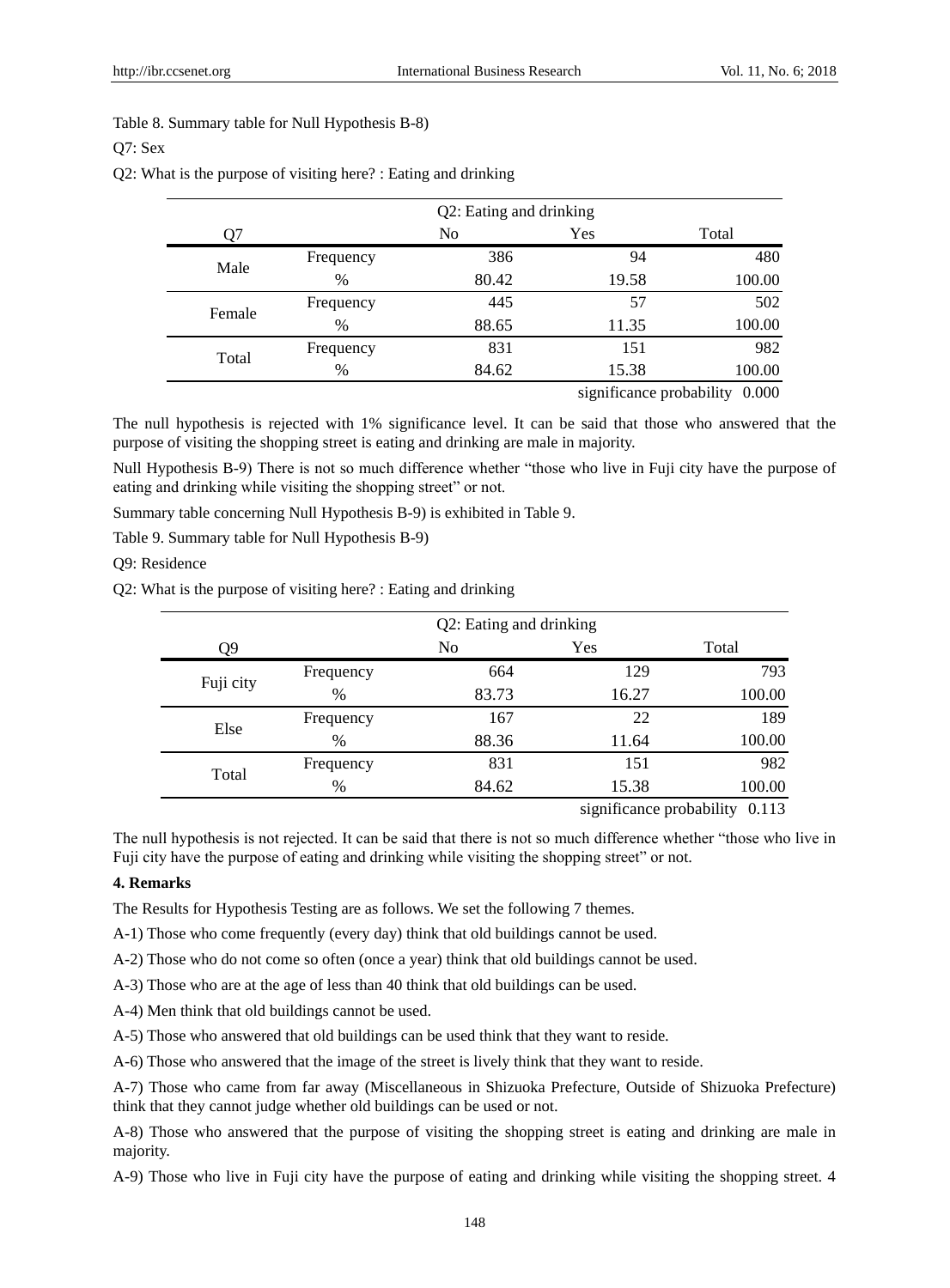cases out of 9 are rejected and nearly half of hypotheses ( A-4, A-5, A-6, A-8) were insisted clearly.

#### **5. Conclusion**

Shopping streets at local city in Japan became old and are generally declining. In this paper, we handle the area rebirth and/or regional revitalization of shopping street. We focus on Fuji city in Japan. Four big festivals are held at Fuji city. Many people visit these festivals including residents in that area. Therefore a questionnaire investigation to the residents and visitors is conducted during these periods in order to clarify residents and visitors' needs for the shopping street and utilize them to the plan building of the area rebirth and/or regional revitalization of shopping street. Hypothesis testing was executed based on that.

In the hypothesis testing, 4 out of 9 null hypotheses were rejected and nearly half of hypotheses (A-4, A-5, A-6, A-8) were insisted clearly.

It was made clear that there are many people who want to reside near the vital shopping street. Men mainly visit the shopping street for the purpose of eating and drinking and think that old building can still use it. To make promotion to such people is a way to increase population.

There is a limitation in this research that the research period is restricted during the festival time. As for this, the questionnaire investigation should be executed in the plural years and should be analyzed. Further study on this will bring forth much more exquisite analysis.

These are utilized for constructing a much more effective and useful plan building.

Although it has a limitation that it is restricted in the number of research, we could obtain the fruitful results. To confirm the findings by utilizing the new consecutive visiting records would be the future works to be investigated.

#### **Acknowledgements**

The authors are grateful to all those who supported us for answering the questionnaire investigation.

#### **References**

Atami city. (2015). "2014 Survey of Tourist Behavior".

Doi, H. (2009). Evaluation of policies to build tourist destinations and statistical analysis. Nippon Hyoron Sha.

http://www.kawazu-onsen.com/eng/

https://www.jnto.go.jp/eng/location/rtg/pdf/pg-410.pdf#search='Izupeninsula'

- Ingu, S., Uemura, M., Uchida, Y., Omiya, M., Miura, T., & Hironori, H. (2017).A study on the application of geothermal power generation to local revitalization in Obama Town, Unzen City: in consideration of futurability in Obama. *Environmental Science Research, Nagasaki University, 20*(1), 51-63.
- Inoue, A. (2017). .Changes in Local Communities Brought by Municipal Mergers : From the Viewpoint of Tourism Promotion as the Main Industry. *Bulletin of the Faculty of Regional Development Studies, Otemon Gakuin University,* 2, 1-32.
- Japan Tourism Agency. (2015). "Research study on economic impacts of tourism in Japan 2013, p3.
- Kano, M. (2011). Characteristic analysis of Atami tourists: Reconsideration based on data add and modify. *Shizuoka Economic Research, 16*(2), 61-78, Shizuoka University
- Kotani, A. (2017). The implementation report of the Machi-lab shutter art project. *Bulletin of Wakkanai Hokusei Gakuen University, 17,* 207-218.
- Ohkubo, Y. (2017). Current status and problems in Jigenji-dori shopping area : from a consumer questionnaire. *Bulletin of Local Research, Kagoshima International University, 44*(2), 1-15.
- Shioya, H. (2009). Overview and application of tourism statistics: Analysis using statistical survey on overnight travels. *Journal of Economic Structures, 17*(1-2), 16-29. Pan Pacific Association of Input-Output Studies. https://doi.org/10.11107/papaios.17.1-2\_16

Takeyasu, K. et al. (2010). "Modern Marketing", Chuoukeizaisha Publishing.

Yoshida, I. (2009). Consideration on the Characteristic of Visitors' Activity and the Research Method for Tourist Visitors in Urban Areas.